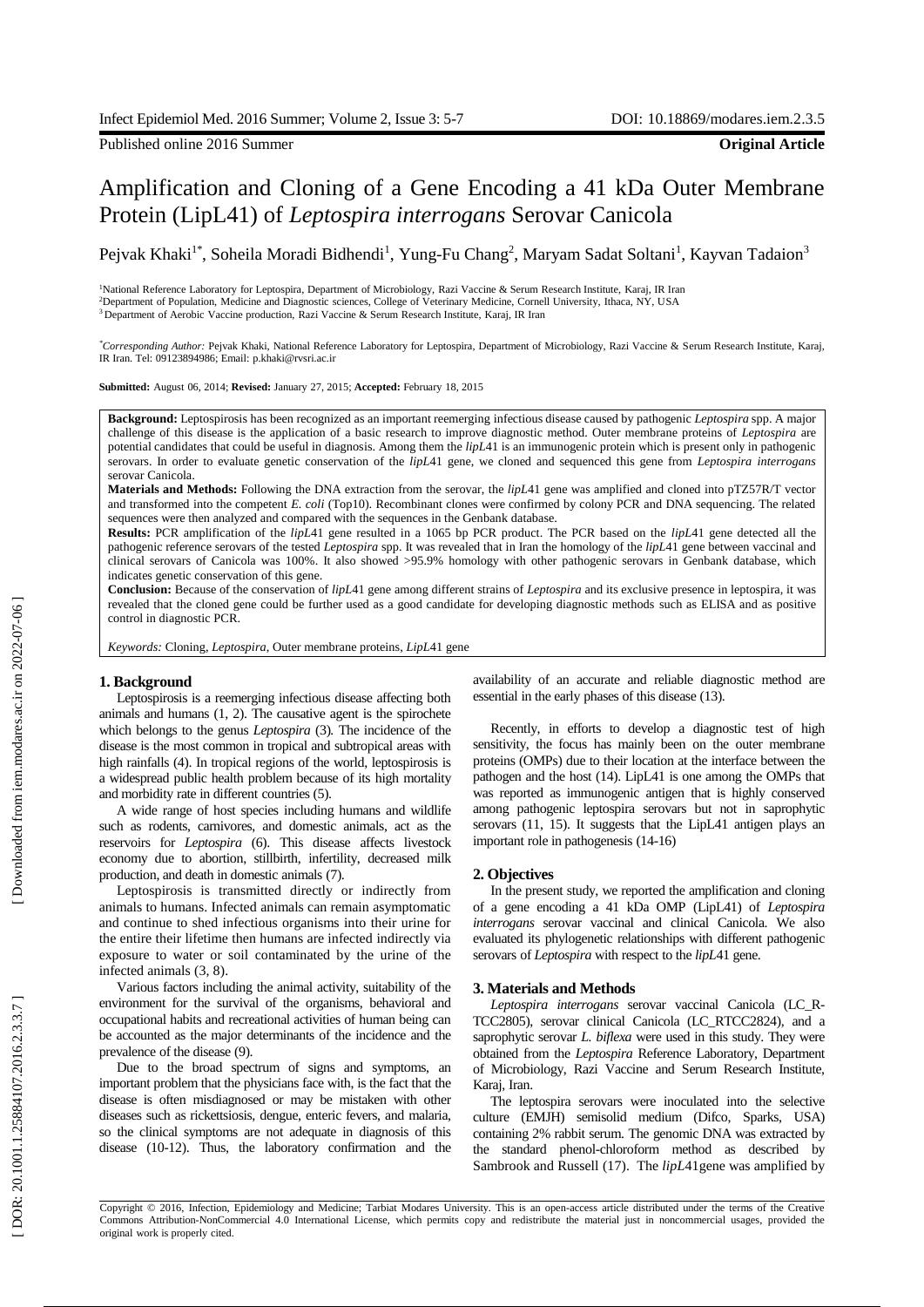specific primers as reported previously (18). The primer sequences were: Forward 5' -TGTTACCCATGGGGAGA AAATTATCTTCTCT -3' and Reverse -5' AAAGGACTCGA GTTACTTTGCGTTGCTTTC -3'. The PCR assay and concentrations of all the reagents were optimized using 50 µl reaction mixture. It consisted of 25 µl 2X Master Mix (Ampliqon, Denmark), 10 µl (10 pmol) from each of the forward and reverse primer , and 100 ng of template DNA. The PCR was performed in Thermal cycler (Eppendorf, Germany) with the following conditions: initial denaturation at 94 ºC for 5 minutes, followed by 35 cycles of denaturation at 94 ºC for 1 minute, annealing at 57 ºC for 1minute, extension at 72 ºC for 1 minute , and a final extension at 72 ºC for 10 minutes.

The PCR products were electrophoresed on 1% agarose gels and stained with ethidium bromide. Gels were photographed using a gel documentation system (Bio -Rad, USA). The PCR products were purified using the Gene JET PCR purification kit (Fermentas, Lithuania) and ligated into the pTZ57R/T cloning vector (Fermentas, Lithuania). The ligation mixture was incubated overnight at 4 ºC followed by 10 minutes at 22 ºC and subsequently used for transformation. The recombinant plasmid transformed into *Escherichia coli*  (TOP10) competent cells . It was incubated on ice for 30 min. The cells were exposed to heat shock at 42 °C for 90 s in a water bath and immediately transferred to ice for 2 min . Then 1mL LB broth was added to it and incubated at 37 °C for 1 h r in an orbital shaker. It was then centrifuged at 13000 g for 1 min

.The transformants were then plated on LB ampicillin agar and incubated at 37 ºC overnight. The confirmation of the positive recombinant clones was done by colony PCR , and related plasmids were isolated from bacterial cells using the Plasmid Mini extraction kit (Roche, Germany) as described by manufacturer . The recombinant plasmids were sequenced by Macrogen (South Korea). The sequenced gene was analyzed for its homology with the already reported sequences of other *Leptospira* serovars in Genbank database using the BLAST program. The percentage identity and divergence table and phylogenetic tree were constructed using the MegAlign program of Lasergene software DNA star (Table 1 and Fig. 2) .

|            |                |     |                          |      |            |      | Percent Identity |      |      |      |      |                         |              |
|------------|----------------|-----|--------------------------|------|------------|------|------------------|------|------|------|------|-------------------------|--------------|
|            |                | 1   | $\overline{\phantom{a}}$ | 3    | 4          | 5    | 6                | 7    | 8    | 9    | 10   |                         |              |
|            |                |     | 100.0                    | 99.9 | 100.0 99.6 |      | 96.3             | 99.6 | 99.6 | 99.4 | 99.6 | 1                       | LC RTCC2824  |
|            | $\overline{2}$ | 0.0 |                          | 99.9 | 100.0 99.6 |      | 96.3             | 99.6 | 99.6 | 99.4 | 99.6 | $\overline{\mathbf{c}}$ | LC RTCC2805  |
|            | 3              | 0.1 | 0.1                      |      | 99.9       | 99.5 | 96.2             | 99.5 | 99.5 | 99.3 | 99.6 | 3                       | LC(AY622675) |
|            | 4              | 0.0 | 0.0                      | 0.1  |            | 99.6 | 96.3             | 99.6 | 99.6 | 99.4 | 99.6 | $\overline{4}$          | LC(AY642287) |
| Divergence | 5              | 0.4 | 0.4                      | 0.5  | 0.4        |      | 96.3             | 99.8 | 99.3 | 99.6 | 99.3 | 5                       | LG(AY622681) |
|            | $6\phantom{1}$ | 3.9 | 3.9                      | 4.0  | 3.9        | 3.9  |                  | 96.3 | 95.9 | 96.1 | 96.0 | $6\overline{6}$         | LG(JQ690557) |
|            | 7              | 0.4 | 0.4                      | 0.5  | 0.4        | 0.2  | 3.9              |      | 99.3 | 99.8 | 99.3 | 7                       | LH(AY642286) |
|            | 8              | 0.3 | 0.3                      | 0.4  | 0.3        | 0.7  | 4.2              | 0.7  |      | 99.1 | 99.6 | 8                       | LI(GQ502197) |
|            | $\overline{9}$ | 0.6 | 0.6                      | 0.7  | 0.6        | 0.4  | 4.1              | 0.2  | 0.8  |      | 99.3 | $\overline{9}$          | LA(AY622678) |
|            | 10             | 0.4 | 0.4                      | 0.4  | 0.4        | 0.7  | 4.1              | 0.7  | 0.4  | 0.7  |      | 10                      | LP(AY776298) |
|            |                |     | $\overline{\mathbf{z}}$  | 3    | 4          | 5    | 6                |      | 8    | 9    | 10   |                         |              |

**Table1.** Sequence pair distances of the *lipl*41 gene sequences of

#### **4. Results**

 $\overline{1}$ 

PCR amplification of the *lipL*41 gene resulted in the 1065 bp PCR product , while it was absent in saprophyte serovar *L. biflexa* (Figure 1). The sequences were deposited in the Genbank database under the accession numbers KJ409447, KJ398169.

In this study, we found that the *lipL*41 gene of vaccinal Canicola serovar (LC -RTCC2805) and the clinical Canicola serovar (LC -RTCC2824) in Iran had 100% homology ; while compare d with other studies on *Leptospira* serovars, it revealed >95.9% homology (Table 1 and Figure 2).



**Figure 1.** PCR amplification of the *lipL41* gene for detection of pathogenic serovars of leptospires.M: 100 bp DNA ladder; lane1: positive control, *L.* Sejroe hardjo; lane 2: Positive control, *L.* Pomona; lane3:*L.* Canicola (RTCC2805); lane4: *L.* Canicola (RTCC2824); lane5: *L. biflexa*; lane 6: negative control



**Figure 2.** Phylogenetic tree of different *Leptospira* serovars constructed on the basis of *lipL*41 gene.

#### **5. Discussion**

Failure in accurate diagnosis of leptospirosis is common because of its protean manifestations and its mimic ry of the clinical symptoms of many other diseases (3).

The MAT is gold to diagnose leptospirosis , but because it requires the use of living organisms as antigen , this test is risky to perform. Furthermore, the growth and maintenance of several leptospiral serovars may be difficult, expensive, .and laborious. Thus, alternative serological methods such as ELISA are assumed to be more sensitive than the conventional serological tests of leptospirosis diagnosis (19, 20). Recombinant protein based ELISA is a suitable and safe procedure for the examination of a large number of sera that need a small amount of serum, in which the diagnosis can be made in the early phase s of the disease (21 -23) . In recent years, leptospirosis research has concerted to identify the antigens that could be effectively used in ELISA for precise diagnosis. Earlier, most of the researches on leptospira l antigens had been focused on LPS (24) , identified as an immune dominant antigen; however, LPS antigens show a variety among different leptospira l serovars. In contrast to LPS, leptospiral membrane proteins are thought to be highly conserved and expressed during infection , so antigenic characterization of the OMPs is a necessary step toward the development of a diagnostic method.